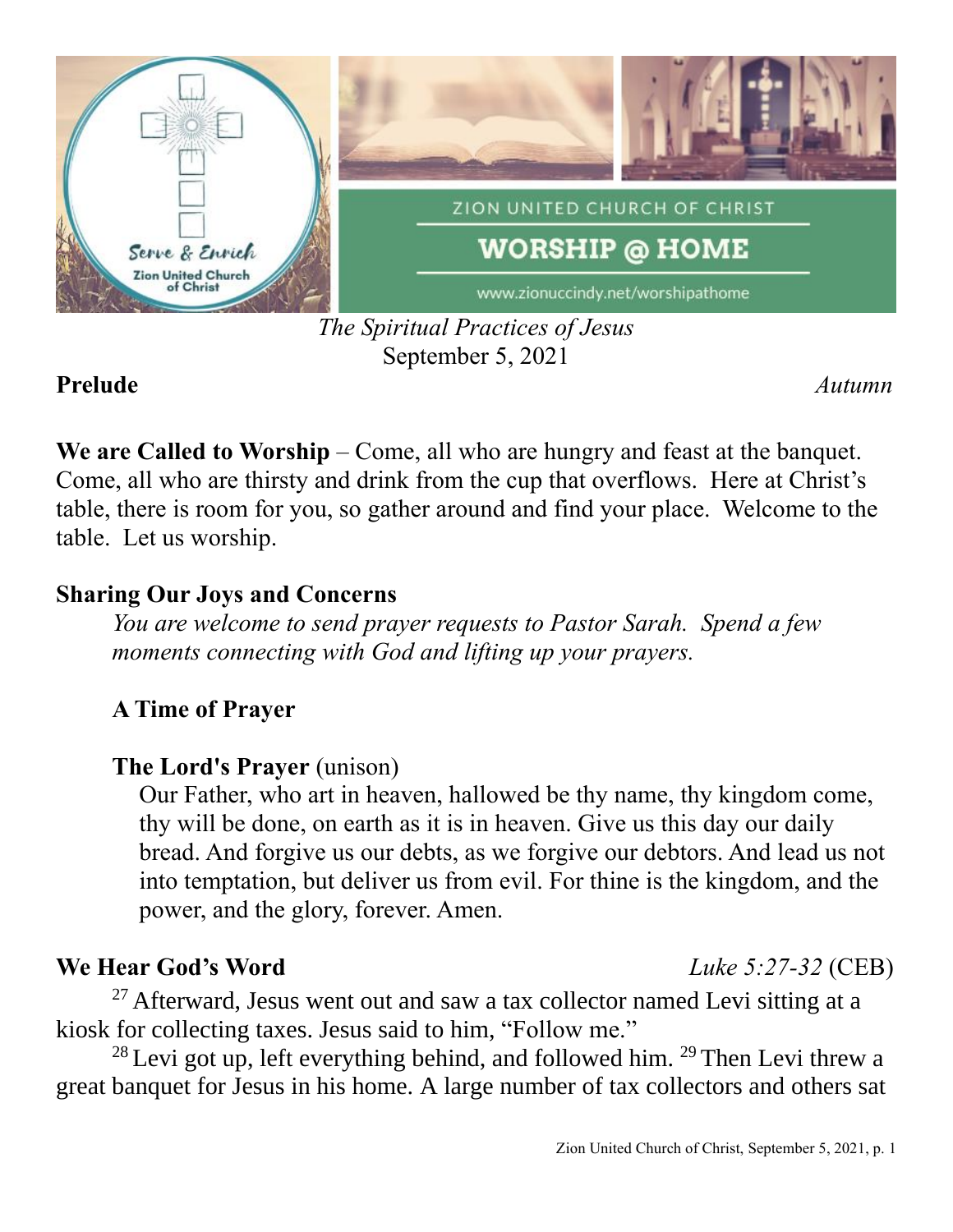down to eat with them. <sup>30</sup> The Pharisees and their legal experts grumbled against his disciples. They said, "Why do you eat and drink with tax collectors and sinners?"

 $31$  Jesus answered, "Healthy people don't need a doctor, but sick people do.  $32$  I didn't come to call righteous people but sinners to change their hearts and lives."

**Meditation** *The Spiritual Practices of Jesus: Table Fellowship*

### **We Gather at the Table**



**Set Your Place at the Table**—Communion was first celebrated in the homes of those in the early church. Friends and family would gather together to pray, singing songs, and break bread. We carry on that tradition today. Whatever you have on hand to celebrate communion will work just fine, because this ancient ritual is not about what we use for this meal or where we partake of it. Instead, it is about the act of remembrance. So, gather around the table, prepare your place, and remember that Christ is in our midst.

**Our Invitation—**Christ welcomes us to this table to share in fellowship with him and with one another. Here the feast is abundant, the welcome is wide, and there is a place for you.

**The Words of Institution**—On the night when Jesus was to be betrayed, he gathered with his friends in that upper room to celebrate the Passover meal, a meal of remembrance of the liberation of God's people from slavery in Egypt, a journey that would lead them deep into the wilderness. After the meal was over, Jesus took the bread that was left, broke it, blessed it, and said, "Take and eat, this is my body broken for you." In the same way, he took the cup, the fruit of the vine, and pouring it out he said, "This is the cup of the new covenant, my blood shed for you and the forgiveness of sins. As often as you eat this bread and drink this cup, remember me." Today, we remember Christ's body broken for us and blood shed for us as bread is transformed into mercy and wine into compassion. As we prepare to receive this holy meal, let us ready our hearts by confessing our sins to God. Let us pray.

**Our Confession**— God, you celebrate when sinners and tax collectors gather at your table, but too often, we confess, we tell them there is no room, not just with our words but with our actions, our whispers, our stares. We easily point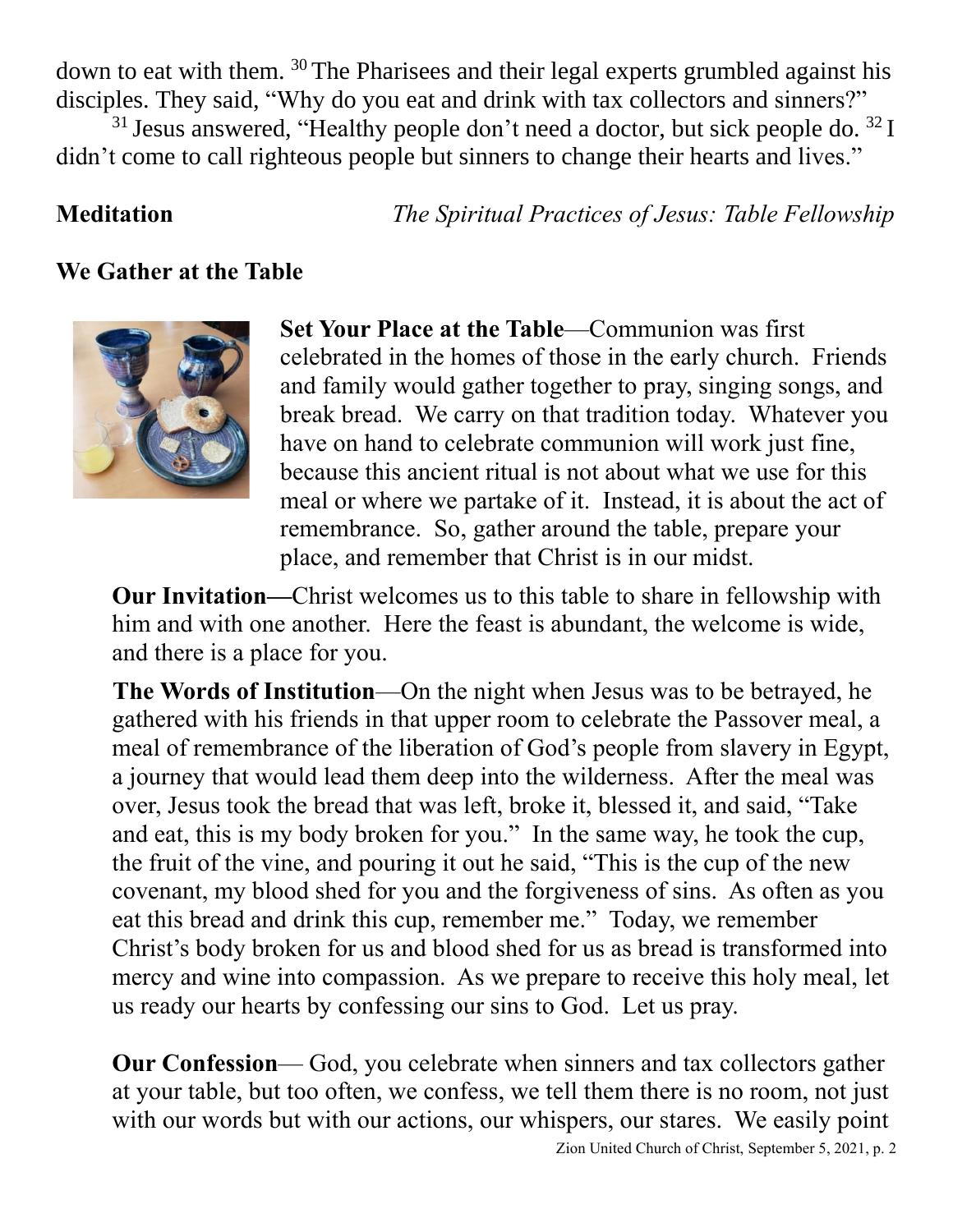out the faults of others without recognizing our own short comings. Humble our hearts, O God. Help us to be more compassionate. Forgive us when we fail to enact the abundance and welcome found at your table. Amen.

**Assurance of Grace—**Christ invites you, come, feast at the table! Here, there is a place for you to experience God's mercy and compassion. Bring all that you are to the table and know that here there is forgiveness and grace. Taste and see!

**Blessing Our Meal**— God, as we gather for worship this day, we give you thanks that there is always a place for each and every one of us at your table. Here, we are never turned away. Here, there is always enough. As we gather at your table may we experience your welcome and your grace. May your Holy Spirit pour out blessings into this bread and cup that they might nourish us for the journey ahead, as we carry your welcome and invitation out into the world. Bless this meal and all who partake. Amen.

**We Share the Bread and the Cup**  $-$  As you eat the bread, remember, "This is the body of Christ broken for you." Take and eat. As you drink the cup, remember, "This is the blood of Christ shed for you and the forgiveness of sins." Take and drink.

**We Give Thanks**—Almighty God, we give you thanks for the gift of our Savior's presence in the simplicity and splendor of this holy meal. Unite us with all who are fed by Christ's body and blood that we may faithfully proclaim the good news of your love and that your universal church may be a rainbow of hope in an uncertain world; through Jesus Christ our Redeemer. Amen.+

# **We Respond to God's Word with Our Giving**

**Invitation—**With grateful hearts we bring our gifts to God. May these gifts be used to serve and enrich the world around us, as we do Christ's work together, sharing at the table and enacting his love.

**September Benevolence**— Since 1994 Horizon House has been serving our neighbors experiencing homelessness, meeting them where they are and providing them with shelter, safety, and services to improve their quality of